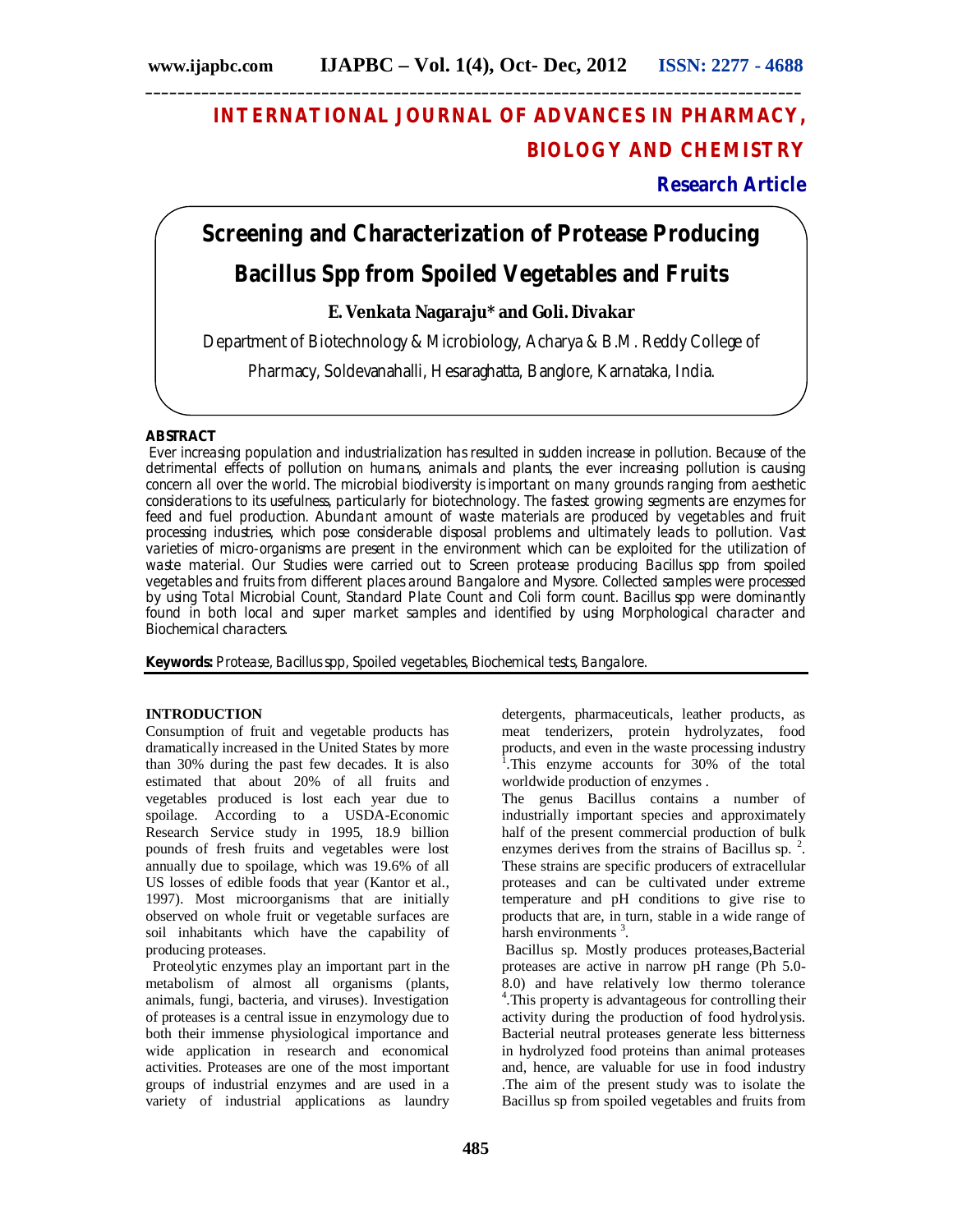different places around Bangalore and Mysore, screen the protease producing bacillus sp.

# **MATERIALS AND METHODS Collection of sample**

During the study period, Fifteen samples of spoiled vegetable and fruit samples such as Tomato, Spinach, Coriander, Potato, Cabbage, Beet, Capsicum, Cauli- flower, Brinjal, Peas, Lemon, Sweet Lime, Banana and Apple were collected from local market and super markets around Bangalore and Mysore.

#### **Enumeration of microbes**

The samples were rinsed thoroughly with distilled water and serially diluted up to 10<sup>-7</sup>. Dilution was made depending on cell density. The highest three dilutions were taken for analyzing the total microbial count by using Nutrient agar medium at 37**0C** for 24 hours. Standard Plate Count (SPC) was carried out by Spread Plate Technique & Coli form Count (CC) was carried out by Pour Plate Technique.

#### **Isolation and preservation of bacteria**

According to Bergey`s Manual of Determinative Bacteriology, the microorganisms were Isolated. In long term preservation, Glycerol stocks were prepared and stored at  $-80^{\circ}$  where as pure cultures strains were incubated at  $50^{\circ}$  for 48 hours. 0.5 ml of each pure culture was transferred into cry tubes accompanied by 40% glycerol. The samples were mixed gently and stored at -80°C.

# **Nutrient agar plate**

Morphological and cultural characteristics such as abundance of growth, pigmentation, optical characteristics, form, size, margin and elevation were studied on Nutrient agar plates

#### **Gram staining**

A loop full of overnight culture was placed on the slide. Smear was prepared by spreading the drop with a toothpick. The heat fixed smear was first stained with crystal violet for 60 sec. After rinse the slide, it was flooded with Grams iodine solution and was kept for 60 sec. Slide was again washed under the tap water and added 95% alcohol for 30sec. After wash the slide, it was stained with safranin for 60sec. It was again rinsed under tap water and dried on paper towels. The cells were examined under the light microscope.

# **Motility determination**

A small amount of Vaseline was placed at each corner of clean cover glass. Two loopful of the 24 hours culture of the organism was placed at the center of the cover glass. A depression slide was pressed over the cover glass, such that the depressions cover the culture drop and quickly inverted. The completed preparation was observed microscopically.

### **Examination of endospores**

Isolated microorganism grown on Luria Bertani Broth medium for 3-4 days were suspended in 3-5 μl of sterile 0.09% NaCl on a Microscopic slide and covered with a cover slip. Endospores were observed as shiny bodies in the cells under the phase contrast microscope.

#### **Indole production test**

Using sterile technique, inoculate isolated organisms into appropriate tubes and one tube serves as control. Incubated tubes for 24 hrs at 37°C. After incubation followed by addition of kovac's reagent were determined the indole positive or negative isolates.

#### **Methyl red test**

The isolated organisms were inoculated into test tubes containing MR-VP broth . Incubated tubes for 24 to 48 hours at 37°C. After incubation, the methyl red indicator in which is indicates the positive or negative isolates at PH **<sup>4</sup>** .

#### **Voges-proskauer test**

The isolated organisms were inoculated into MR-VP broth and incubated at 37°C for 24 hrs. After incubation, Barrit's reagent A& followed by B were added to determine positive or negative isolates.

# **Gelatin hydrolysis**

Gelatin is protein may act as a nutrient source for<br>many microorganisms. When gelatin is many microorganisms. When gelatin is enzymatically hydrolyzed into short peptide and aminoacid. It loses its ability to become gel even at low temperature. The isolates were inoculated into gelatin deep tubes by stab inoculation. It was incubated at 37°C for about 48 hours. After incubation, the tubes were placed in refrigerator at 4ºC for 30 minutes. Cultures that remain liquefied by gelatinase which showed positive result and that remained solid which showed negative result.

#### **Catalase test**

Isolates were grown in Nutrient Agar Medium for 24-48 hours at 37<sup>oC</sup>. After incubation, 3% hydrogen peroxide was poured onto the colonies. Formation of air bubbles indicate the presense of catalase enzyme.

#### **Oxidase test**

Isolated microorganisms were grown in nutrient agar medium for  $24-48$  hours at  $37^{\circ}$ C. A filter paper was placed into a Petri dish and was wetted with 1% solution of tetramethyl-p-phenylenediamine.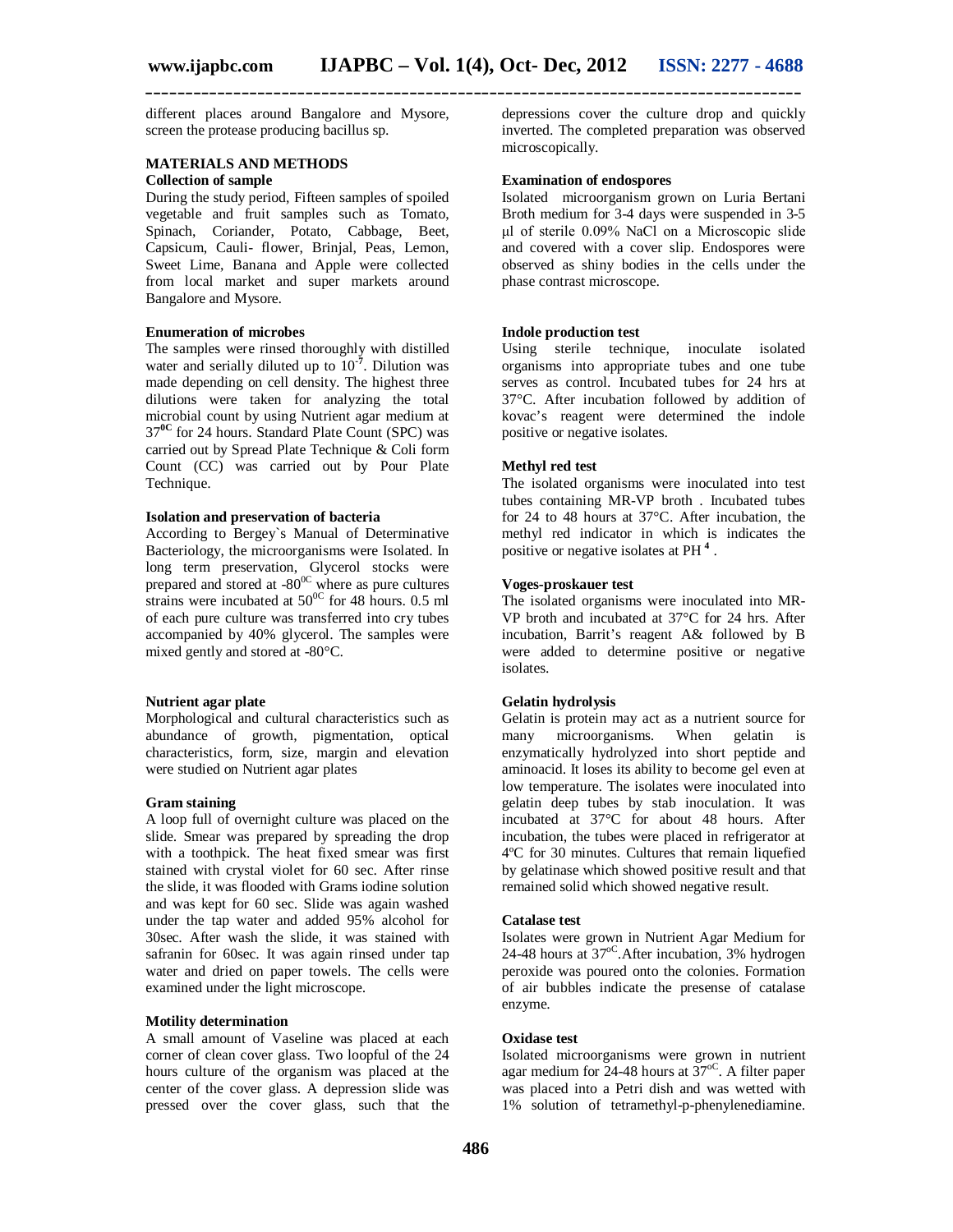**\_\_\_\_\_\_\_\_\_\_\_\_\_\_\_\_\_\_\_\_\_\_\_\_\_\_\_\_\_\_\_\_\_\_\_\_\_\_\_\_\_\_\_\_\_\_\_\_\_\_\_\_\_\_\_\_\_\_\_\_\_\_\_\_\_\_\_\_\_\_\_\_\_\_\_\_\_\_\_\_\_\_** One large colony was taken with a loop and tapped lightly onto the wet fitler paper. Formation of a blue-purple colour was taken as the evidence for

# **Nitrate reduction test**

oxidase activity.

Nitrate broth was prepared and sterilized and inoculated with the isolates and incubated at  $37^{\circ}$ C for 24 hours. After incubation presence of nitrate was tested by adding few drops of sulphanilic acid and alpha Napthalamine reagent to each of the tubes. A distinct red colour turned brown which indicates the reduction of nitrate.

#### **Starch hydrolysis test**

About 15-20 ml of sterile starch agar medium was transferred aseptically into the sterile Petri dish. The isolated colonies were streaked on sterile starch agar plates and incubated at 37°C for 48 hours. After incubation, gram's iodine was added in to the culture plates to determine the starch hydrolyses activity or not.

#### **Casein hydrolysis test**

20 m1 of the sterile skim milk agar medium were transferred aseptically into sterile Petri plate and the medium was allowed to set. Culture were inoculated and incubated for 24-48 hours at room temperature. The opaque zone surrounding the microbial growth in casein milk powder indicates the protease activity.

#### **RESULTS AND DISCUSSION**

Studies were carried out to Screen protease producing Bacillus spp from spoiled vegetables and fruits. Samples were collected from local market and Super Market in and around bangalore, Mysore. Collected samples were analyzed by using Total Microbial Count, Standard Plate Count by spread plate technique, Coli form Count by pour plate technique and protease screening by casein. The range of local market sample contained in the range of 5-6 log Cfu/ml. The high range of log Cfu/ml of Total viable count were present in local market sample produced higher proteases because of unhygienic condition occurred during the exposure of transport facility and improper storage condition in the local market. Total viable count as 8.7, 8.6, 7.5, 7.4 and 6.3 log 10 Cfu /ml for various sample collected from various retail market<sup>5</sup>. Low contaminants were found in the super market sample which was treated with chlorinated water before its transportation to retailer.

Collected samples were processed by using Morphological and Biochemical character to identify the dominant microorganisms found in the sample. According to Bergey's Manual Determinative Bacteriology<sup>23</sup>, the bacteria such as

Bacillus spp. were found in the samples and shown in (Table-1). 60% of the local market sample contained Bacillus spp.. On the other hand only 20% of the super market sample showed Bacillus spp. were isolated from vegetables and fruits collected from various places. These result showed that microbiological qualities of the vegetable and fruit were better in super market sample when compared with local market and also shows high protease activity.

| <b>TABLE 1:</b> |                         |                         |
|-----------------|-------------------------|-------------------------|
| S.No            | <b>CHARACTERISTICS</b>  | <b>BACILLUS</b><br>SPP. |
| 1               | Morphology              | Rod shaped              |
| 2               | Grams Staining          | $+Ve$                   |
| 3               | Motile                  | $+Ve$                   |
| $\overline{4}$  | Spore                   | $+Ve$                   |
| 5               | <b>Indole Test</b>      | $-Ve$                   |
| 6               | Methyl red Test         | -Ve                     |
| 7               | Vogespraskauer test     | $-Ve$                   |
| 8               | Nitrate reduction test  | $+Ve$                   |
| 9               | Starch Hydrolysis test  | $+Ve$                   |
| 10              | Casein Hydrolysis test  | $+Ve$                   |
| 11              | Gelatin Hydrolysis test | $+Ve$                   |
| 12              | Catalase test           | $+Ve$                   |
| 13              | Oxidase test            | $+Ve$                   |

**Fig. 1: casein hydrolysis test**

### **REFERENCES**

- 1. Andrews JH and Harris RF. The ecology and biogeography of microorganisms on plant surfaces. Annual Review Phytopathology. 2000;38:145-180.
- 2. Barrington SF, Choiniere D and Trigu M. Effect of carbon source on compost. Applied Bacteriology. 2002;51:469-478.
- 3. Barrington SF, Moueddeb KEL and Porter B. Improving small scale Composting of Apple Waste. Canadian Agricultural Engineering. 1997;3:9-16
- 4. Day B. Novel MAP for freshly prepared fruit and vegetable products. Post harvest News Infection . 2000;11:27–31.
- 5. Hassen A, Belguith K and Ledidi N. Microbial characterization during composting of municipal solid waste.